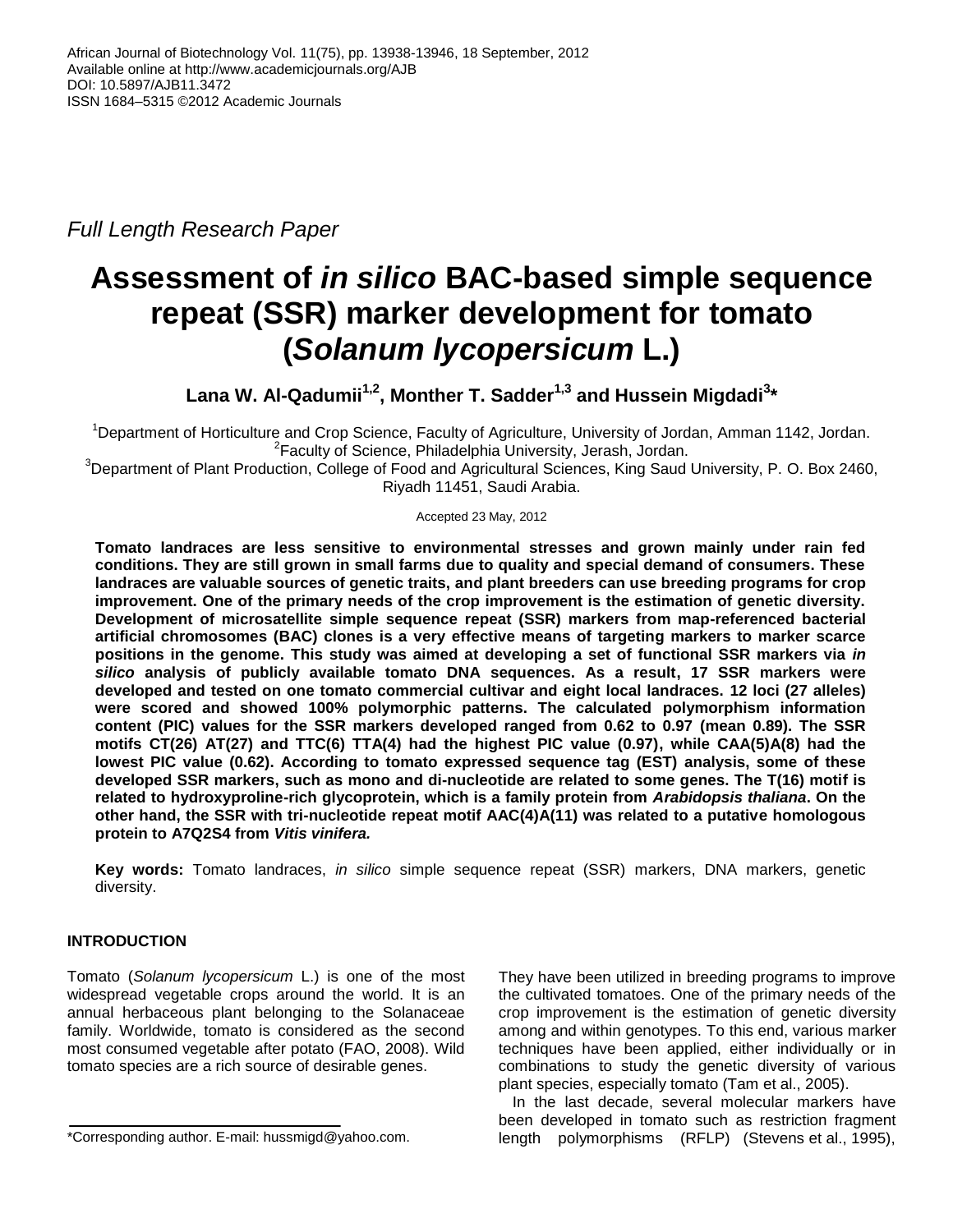random amplification of polymorphic DNA (RAPD) (Smeiech et al., 2000), inter simple sequence repeat (ISSR) (Zietkiewicz et al., 1994) and amplified fragment length polymorphism (AFLP) (Vos et al., 1995).

Among the wide variety of available marker systems, simple sequence repeats (SSRs, also called microsatellites), which are short tandem repeat units of between 1 and 6 bp in length (Tautz, 1989), offer a number of advantages which have made them increasingly popular in plant and animal studies. SSRs are highly polymorphic due to variation in repeat number and are co-dominantly inherited (Rafalski et al., 1996). Most SSRs are single-locus markers, and many SSR loci are multi-allelic. These characteristics made SSRs ideal markers not only for creating genetic maps, but also as unambiguous means of defining linkage group homology across mapping populations (Song et al., 2004). SSR markers are becoming the preferred molecular marker for variety identification in tomato. The presence of SSRs in the transcripts of genes suggests that they might have a role in gene expression or function; however, it remains to be seen whether any unusual phenotypic variation might be associated with the length of SSRs in coding regions (Varshney et al., 2005).

Isolation of microsatellite clones by the enrichment procedure (Ostrander et al., 1992; Edwards et al., 1996) makes development of markers more efficient than before. However, *in silico* mining of SSRs from sequence databases (Temnykh et al., 2001) provides a promising alternative to the molecular approaches. Development of SSR markers from map-referenced clones of bacterial artificial chromosomes (BAC) was a very effective means of targeting markers to marker scarce positions in the genome (Song et al., 2004). The *in silico* approach is not only time and cost effective, but also it allows for the discovery of SSRs from expressed sequence tags (ESTs) that represent the coding region of the genome. EST-SSR markers are thus potential candidates for gene tagging and comparative genetic studies in related species. This study was aimed at developing and characterizing new set of SSR markers for *S. lycopersicum* L. and to assess the genetic variation among tomato landraces using the new developed SSR primers.

### **MATERIALS AND METHODS**

### **SSR marker development**

SSR markers were developed from BAC end sequences from tomato BAC libraries randomly chosen from SGN (SGN, 2009). For each chromosome, one BAC was picked randomly. The identification of SSR motifs was achieved using vector NTI program which were T(n), CT(n), AT(n), CAA(n), GAA(n), TTC(n), TTA(n), AAG(n), TCT(n) and CTT(n). Primers were designed according to the vector NTI default parameters with regards to spacing to amplify fragments of 100 to 300 bp, and high and constant annealing temperature (40 to 50°C). Primers were longer than 20 nucleotides (nt) and had at least 50% GC content (for stability), variation in the number, types (mono, di, and tri) and length of SSR motif.

Oligonucleotide primers were synthesized by the Midland Certified Reagent Company INC.

#### **Plant and DNA sources**

Seeds of nine tomato landraces representing the geographical distribution in Jordan kindly provided by National Center for Agricultural Research and Extension (NCARE) Genebank and one commercial cultivar (Gardenia) were used. Seeds were grown under *in vitro* conditions. DNA isolations were conducted using leaf tissue (0.35 g) according to Saghai-Maroof et al. (1984).

#### **Polymerase chain reaction (PCR) amplification**

All PCR reactions were performed in 10 µl PCR reactions containing 20 ng genomic DNA, 0.2 mM of each dNTP, 2.5 mM MgCl<sub>2</sub>, 1X PCR buffer, 0.1 U *Taq* polymerase (Biobasic) and 0.4 mM for forward and reverse primer.

To screen the SSR primers for optimal annealing temperature, thermal cycling profiles were as follows: denaturation was at 94°C for 2 min, followed by 35 cycles consisting of denaturation at 94°C for 30 s, followed by annealing at 40.1, 40.7, 41.5, 42.7, 44.0, 45.3, 46.7, 48.0, 49.1, 49.9 and 50.4°C for 30 s, and extension at 72°C for 30 s. For SSRs validation PCR, profiles were as follows: denaturation was at 94°C for 2 min, followed by 35 cycles consisting of denaturation at 94°C for 30 s, followed by annealing at 43.3°C for 30 s and extension at 72°C for 30 s with final extension at 72°C for 6 min.

PCR products were separated on 2% agarose A (Biobasic) at 100 V for 100 min; all gels were run in 1X TAE buffer and were visualized using ethidium bromide staining and with ultraviolet (UV) transillumination (Alpha Imager).

### **SSR marker screening and data analysis**

All previous primers were screened on a panel of nine tomato landraces accessions and one commercial cultivar was used as the control. Polymorphism information content (PIC) value for each SSR was estimated using Anderson et al. (1993) equation: PIC = 1-  $\sum_{j=1}^{n} p_{ij2}$ , Where Pij is the frequency of the ith allele for marker j and

the summation extends over n alleles, calculated for each SSR locus.

The SSR products from the tested landraces and commercial cultivar were scored as band presence (1) and absence (0), thus generating a binary matrix. The binary data matrix was used to compute Jaccard pair-wise similarity coefficients (Jaccard, 1908). The similarity matrices obtained were utilized to construct a unweighted pair group method with arithmetic mean (UPGMA) based dendrogram (Sneath and Sokal, 1973). The analyses were performed using NTsys software package version 2.10 (Rohlf, 1998). The used BACs were screened for putative genes, close to the selected *in-silico* SSRs. If there were no putative genes available, the BACs were blasted using the available tomato ESTs (SGN, 2009). In addition, the data were presented as aligned along the BAC scheme showing the position of selected SSRs using vector NTI software. (Invitrogen, USA).

## **RESULTS**

## *In silico* **screening and analysis**

Information from BAC libraries were obtained directly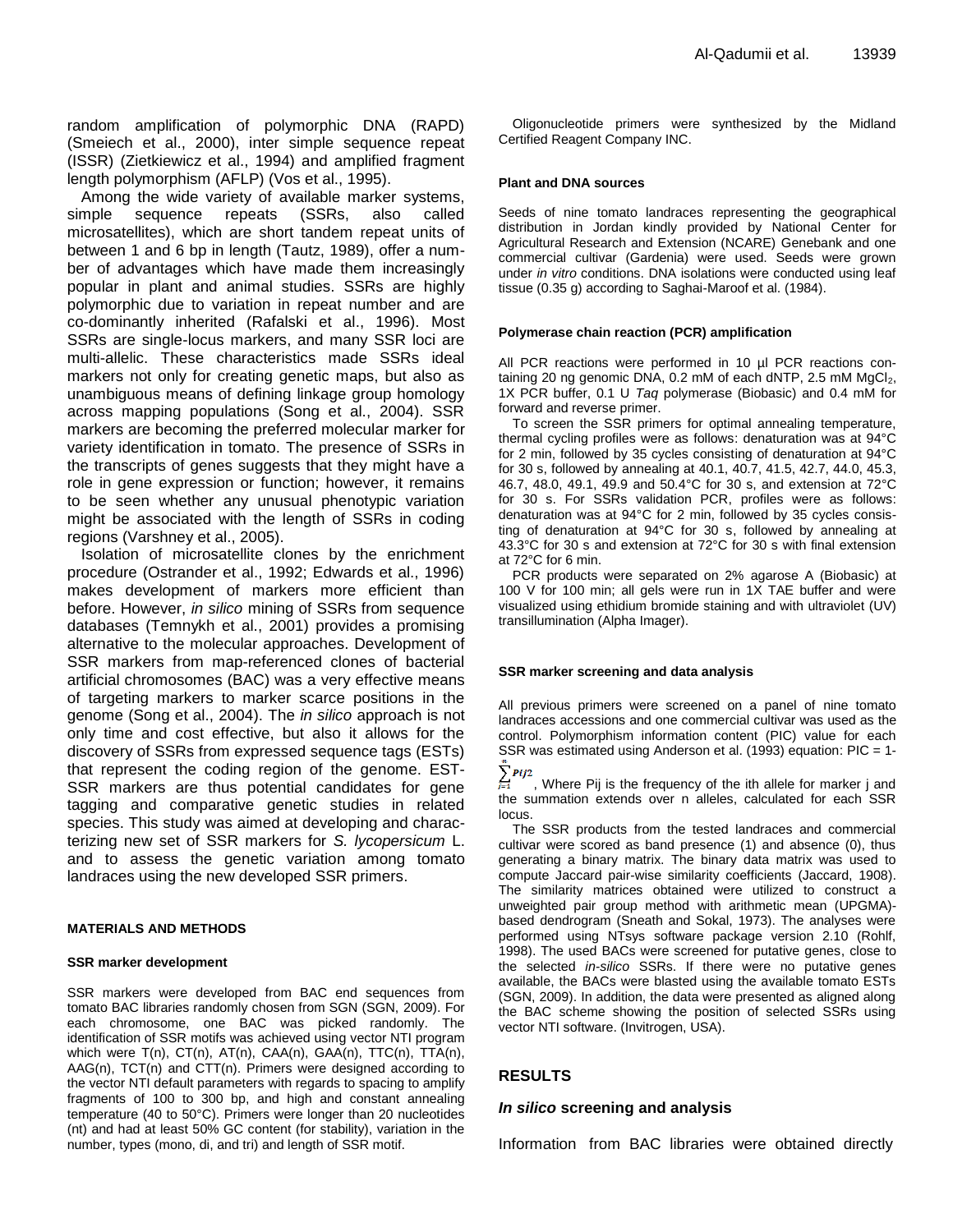| <b>Chromosome</b><br>number | <b>BAC SGN number</b><br>(GenBank number) [Size kbp] | Repeat            | Type of repeat          |
|-----------------------------|------------------------------------------------------|-------------------|-------------------------|
|                             | C01HBa0003D15.1                                      | T(16)             | Mono-nucleotide         |
| 1                           | (AC193776) [97.174]                                  | AAC(4) A(10)      | Tri - mono - nucleotide |
| $\mathbf{3}$                | C03HBa0030F10                                        | CT(26) AT(27)     | Di- nucleotide          |
|                             | (EU124744) [120.802]                                 | TA(15)            | Di- nucleotide          |
| 5                           | C05HBa0189E17                                        | T(18)A(7)         | Mono-nucleotide         |
|                             | (AC212302) [102.6]                                   | CT(14)            | Di- nucleotide          |
|                             | C06HBa0203N09                                        | (CAA)5A8          | Tri- nucleotide         |
| 6                           | (AC219216) [108.754]                                 | (GAA)4            | Tri- nucleotide         |
| 7                           | C07HBa0002M15                                        | AT(6)GT(7)        | Di- nucleotide          |
|                             | (AC210346) [138.275]                                 | GC(7)             | Di- nucleotide          |
| 8                           | C08SLm0058F09                                        | C(7)A(7)          | Mono-nucleotide         |
|                             | (AP009607) [110.461]                                 |                   |                         |
| 9                           | C09SLe0103M07                                        | (TTC)6(TTA)4      | Tri- nucleotide         |
|                             | (EF647597) [90.836]                                  |                   |                         |
| 10                          | C10SLe0045H11                                        | (AAG)4 A7         | Tri- nucleotide         |
|                             | (AC193781) [109.965]                                 | (TCT)5            | Tri- nucleotide         |
| 11                          | C11SLe0053P22                                        | AT(29)            | Di- nucleotide          |
|                             | (AC212315) [105.178]                                 | AT(20)(ATT)10T(7) | Di and Tri- nucleotide  |
| 12                          | LE HBa-165B12                                        | TA(7)A(9)         | Di- nucleotide          |
|                             | (AC212767) [121.526]                                 | (CTT)5            | Tri- nucleotide         |

**Table 1.** Selected chromosome, BAC accession, repeats (motif) and types of repeat.

from SGN GenBank and randomly chosen (SGN, 2009). For each chromosome, one BAC was randomly picked, and searched along the genome for simple sequence repeats. Repeats features are represented in Tables 1 and 2.

Gene scan for the BAC C01HBa0003D15.1, showed gene in the T (16) repeat SSR that is related to hydroxyproline-rich glycoprotein family protein from *Arabidopsis thaliana*, containing InterPro domains: IPR008997: Ricin B-related lectin. In addition, it contains a gene within the AAC(4) A(11) repeat SSR that is a putative homologous protein to A7Q2S4 from *Vitis vinifera*; containing InterPro domains: IPR007524: Pectate lyase, N-terminal; IPR012334: pectin lyase fold. Gene scan for the BAC C03HBa0030F10, showed gene in the CT (26) AT (27) repeat SSR which is related to DNA-binding family protein from *A. thaliana*; containing InterPro domains: IPR005175: protein of unknown function DUF296. Gene scan for the BAC C08SLm0058F09, showed gene within the C (7) A (7) repeat SSR that is related to a hypothetical protein; containing InterPro domains: IPR001878: zinc finger,

CCHC-type; IPR005162: retrotransposon gag protein; IPR013242: retroviral aspartyl protease. Gene scan for the BAC C09SLe0103M07, showed gene close to the C (7) A (7) repeat SSR which is related to MCE1\_MOUSE mRNA capping enzyme from *Mus musculus*; containing InterPro domains: IPR012310: ATP dependent DNA ligase, central; IPR017074: mRNA capping enzyme, bifunctional. Gene scan for the BAC C10SLe0045H11, showed two gene bordering the (AAG) 4 A7 repeat SSR, which are related to a putative homologous protein to CNGC4\_ARATH Cyclic nucleotide gated ion channel 4 from *A. thaliana*; containing InterPro domains: IPR000595: cyclic nucleotide-binding; IPR014710: RmlClike jelly roll fold and in addition, a putative homologous protein to B0CN63\_NICBE Myosin VIII 2 from *Nicotiana benthamiana*; contains InterPro domains: IPR000048: IQ calmodulin-binding region. The (TCT) 5 repeat SSR was found in a hypothetical protein. Gene scan for the BAC C11SLe0053P22, showed a gene within the AT (29) repeat SSR, which is a hypothetical protein and gene scan for the BAC LE\_HBa-165B12, showing a few putative genes around the TA (7) A (9) repeat SSR. Gene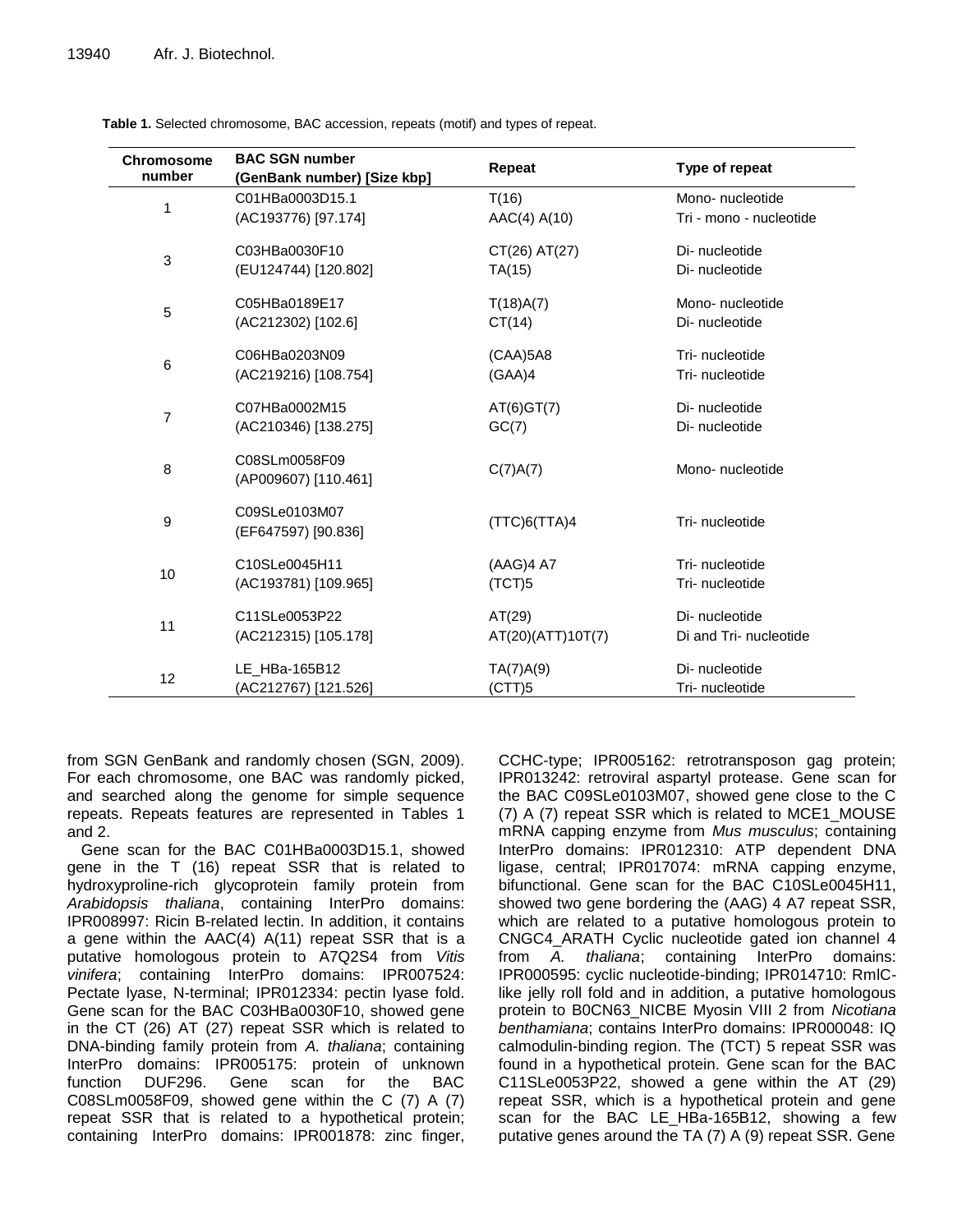| <b>Repeat motif</b> | <b>Forward</b>              | <b>Reverse</b>                | Annealing        |
|---------------------|-----------------------------|-------------------------------|------------------|
|                     | 5' primer sequence          | 3' primer sequence            | temperature (°C) |
| (T)16               | ACTGAAACTTCTTTGCACTT        | GTTATAAAATTTGCGATAAATT        | 43.3             |
| (AAC)4 (A)10        | AAACACAATGTTTGAACCGA        | TGGGACTAATGAAGCTAACC          | 43.3             |
| (CT)26 (AT)27       | ACTGATTTACCTTTCACCAC        | GGGAAAGAAACAAAAGTACA          | 43.3             |
| (TA)15              | AAGTGTCTAATAGTAAGAGTCTCAG   | TGATGATCAGATTGAGAAGA          | 52.3             |
| (T)18(A)7           | <b>GCTATCTTTTATCCAAGAGA</b> | GTTGATTATTTTATATTAAAAAGT      | 43.3             |
| (CT)14              | TGATTTATTAGCTCAGGTATGC      | <b>GCATACCTGAGCTAATAAATCA</b> | 44.3             |
| (CAA)5(A)8          | TAACTCACCCAACTATGATT        | AGGTACTCACATACTAATAGTTTT      | 43.3             |
| (GAA)4              | ATACAACATGCAGATATGAGTG      | GTTGCTTGATTTCAGGAGAA          | 43.3             |
| (AT)6(GT)7(GC)7     | AGTCATTCTAACGTATCGAT        | <b>GCATTTTCCTTACACTTTAG</b>   | 43.3             |
| (C)7(A)7            | GTGGCTCTGCCTTAATCATT        | AGGCATGGTAAGAGAGAAAA          | 43.3             |
| (TTC)6(TTA)4        | TAGTTAGGTAATTGTAGGGG        | GTAGCTCCAAAACTCTAAAT          | 43.3             |
| (AAG)4(A)7          | <b>GGTGCAGAGGTTATGTCATA</b> | TCGAAAATCTTTAGGTGATC          | 43.3             |
| (TCT)5              | ACAATTAATCTTGTTTAACTGC      | AAAGTTGTTGTCGAAGAAGA          | 43.3             |
| (AT)29              | TTGGCAGCTCAGGACTGTTT        | <b>CACGCGCATACCAGTCTCTA</b>   | 53.0             |
| (AT)20(ATT)10(T)7   | TTGTAGCTGACGTACTTTCG        | AATGGAAGGAGGGTTGATTT          | 43.3             |
| (TA)7(A)9           | GAACATCATTGCACTCATCT        | <b>CACGTGAATCAGATTTATGA</b>   | 46.3             |
| (CTT)5              | TCAATTAGTTGCGATTAAGG        | AGGTTGAGAATTATACCCTC          | 45.6             |

**Table 2.** The repetitive units (motif), 5'-3' primer and the optimum annealing temperature for each forward primer.

scan for the BAC C05HBa0189E17, BAC C06HBa0203N09 and BAC C07HBa0002M15 showed no detectable genes within the selected SSRs, however, several ESTs were detected along the BACs.

# **PCR analysis**

Genomic DNA was extracted from 20 tomato landraces and cultivar and was screened via gel electrophoresis after 5S PCR test. Only eight landraces and the commercial cultivar (6) showed better quantity and quality after 5S PCR test and were used in validation of developed SSR primers. The results show that di-nucleotide repeats were found to be the most abundant (44%) followed by tri-nucleotide (37%) and mononucleotide repeats (19%). The most common repeats observed in our study were: AT (47%), CT (35%), CA (17.6%), GA (12%), T (12%) and GT (6%).

To standardize the optimal temperatures for primer annealing, a set of temperatures were screened for each marker using gradient PCR and run on gel electrophoresis. The SSR motives that gave a positive results were: (CAA)5(A)8 , (TA)15 (GAA)4, (AT)6(GT)7(GC)7, (AT)29, (AT)20(ATT)10(t)7, (AAC)4 A10, (AAGA)7, T16, T18 A7, (CT)26 (AT)27, C7 A7 and (TCT)5. The (CT)14, (TTC) 6(TTA) 4, (TA) 7 A9 and (CTT) 5 failed to amplify the tested cultivar and the optimal annealing temperature recorded was 43.3°C. Out of the 17 SSR primers tested, 14 were successfully amplified in the tested cultivar. Seven showed polymorphic pattern (50%), and the remaining primers were monomorphic (50%). Examples of amplification profiles are presented in Figures 1 and 2.

## **Validation of 12 microsatellite markers for identity test in tomato landraces**

The number of alleles and the PIC value for each SSRs type (motif) are presented in Table 3. Number of alleles varied from 1 to 6 (mean 2.25). PIC values ranged from 0.62 to 0.97 (mean 0.89). The SSRs type (CT) 26 (AT) 27 and (TTC) 6(TTA) 4 had the highest PIC value (0.97), while (CAA) 5(A) 8, had the lowest PIC value (0.62). The usefulness of SSR markers was investigated by assessing genetic similarity (GS) among the tomato landraces and commercial cultivar for diversity analysis. A total of 12 loci (27 alleles) were scored. All these loci (100%) were polymorphic (Table 3). Assessed genetic variation between tomato landraces and commercial cultivars was based on Jaccard genetic similarity and unweighted pair group method with arithmetic averages (UPGMA). GS varied from 0.0 between landrace 19 with both landraces 14 and 38 to 0.86 between landraces 22 and 29 (Table 4). At the average genetic similarity coefficient (0.56), the landraces were grouped into five separated clusters, where landraces 19, 24 and 38 formed a single cluster, while landraces 14 and 21 grouped into a separated cluster and the third cluster contained the remaining landraces with commercial cultivar (Figure 3).

# **DISCUSSION**

The recent innovation and development in sequencing technology have fostered a new genomics era. Several consortiums have been initialized to crack the code of important organisms for human health and food resources.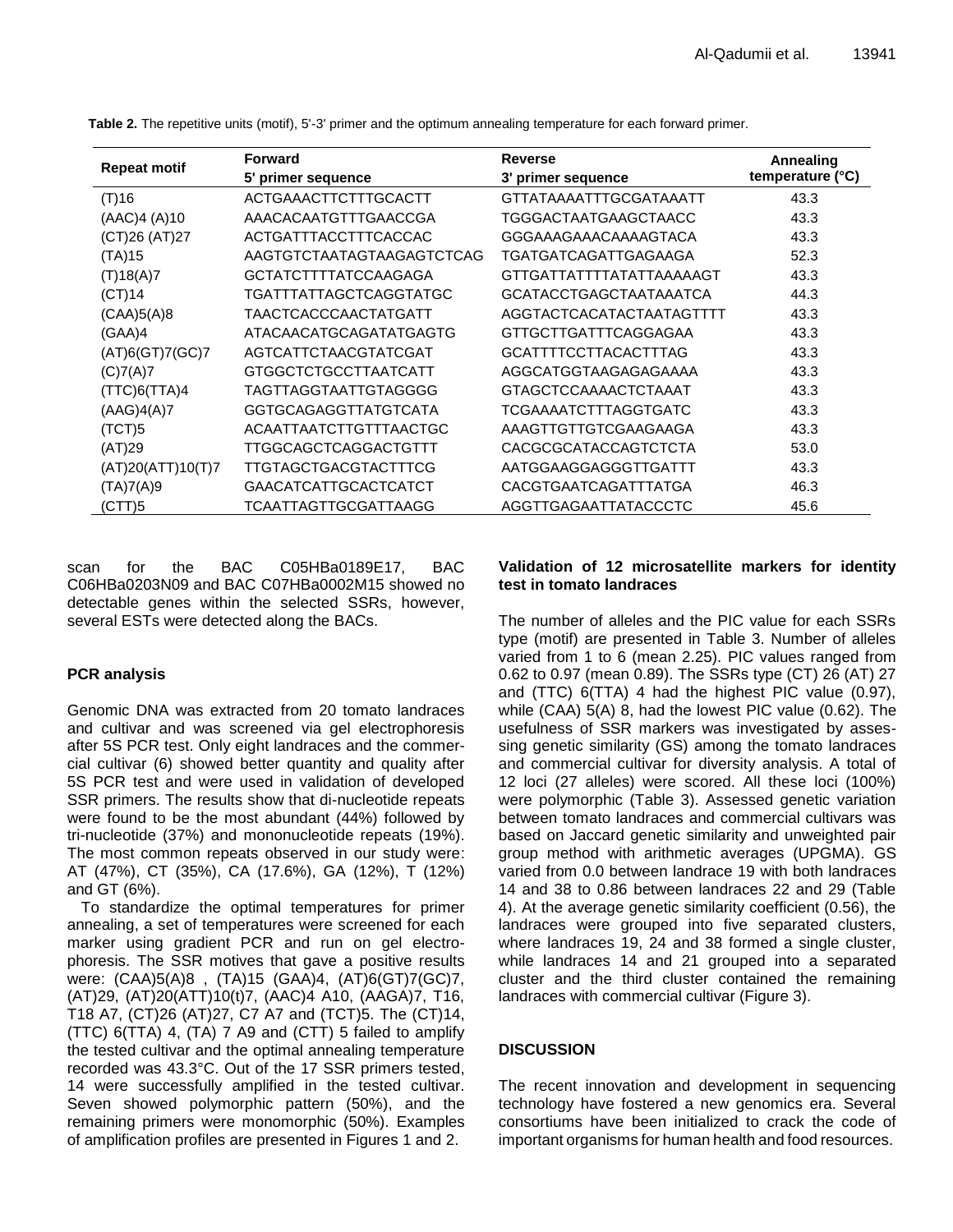

**Figure 1.** Detecting the presence and the polymorphism of the marker (AAC)4 A10 among the tomato landraces (19, 21, 22, 24, 31, 33a) and the commercial tomato cultivar (6). PCR reaction was run at 43.3°C. Agarose (2%) was run at 100 V for 100 min. L = Mass-ruler marker.



**Figure 2.** Detecting the presence and polymorphism of the marker GAA(4) among tomato landraces (14, 19, 21, 22, 24, 29, 31, 33a, 38) and the commercial tomato cultivar (6). PCR reaction was run at 43.3°C. Agarose (2%) was run at 100 V for 100 min. L = Mass-ruler marker.

| <b>SSR type</b>   | <b>Number of alleles</b> | <b>PIC</b> |
|-------------------|--------------------------|------------|
| (T)16             | 2                        | 0.96       |
| (AAC)4 (A)10      | 2                        | 0.86       |
| (CT)26 (AT)27     | 1                        | 0.97       |
| (T)18(A)7         | 3                        | 0.93       |
| (CAA)5(A)8        | 6                        | 0.62       |
| (GAA)4            | 2                        | 0.87       |
| (AT)6(GT)7(GC)7   | 2                        | 0.90       |
| (C)7(A)7          | 1                        | 0.92       |
| (TTC)6(TTA)4      | 1                        | 0.97       |
| (AAG)4(A)7        | 1                        | 0.93       |
| (TCT)5            | 2                        | 0.88       |
| (AT)20(ATT)10(T)7 | 4                        | 0.93       |
| Mean              | 2.25                     | 0.895      |

| <b>Table 3.</b> Allelic variation in 12 informative SSR loci. |
|---------------------------------------------------------------|
|---------------------------------------------------------------|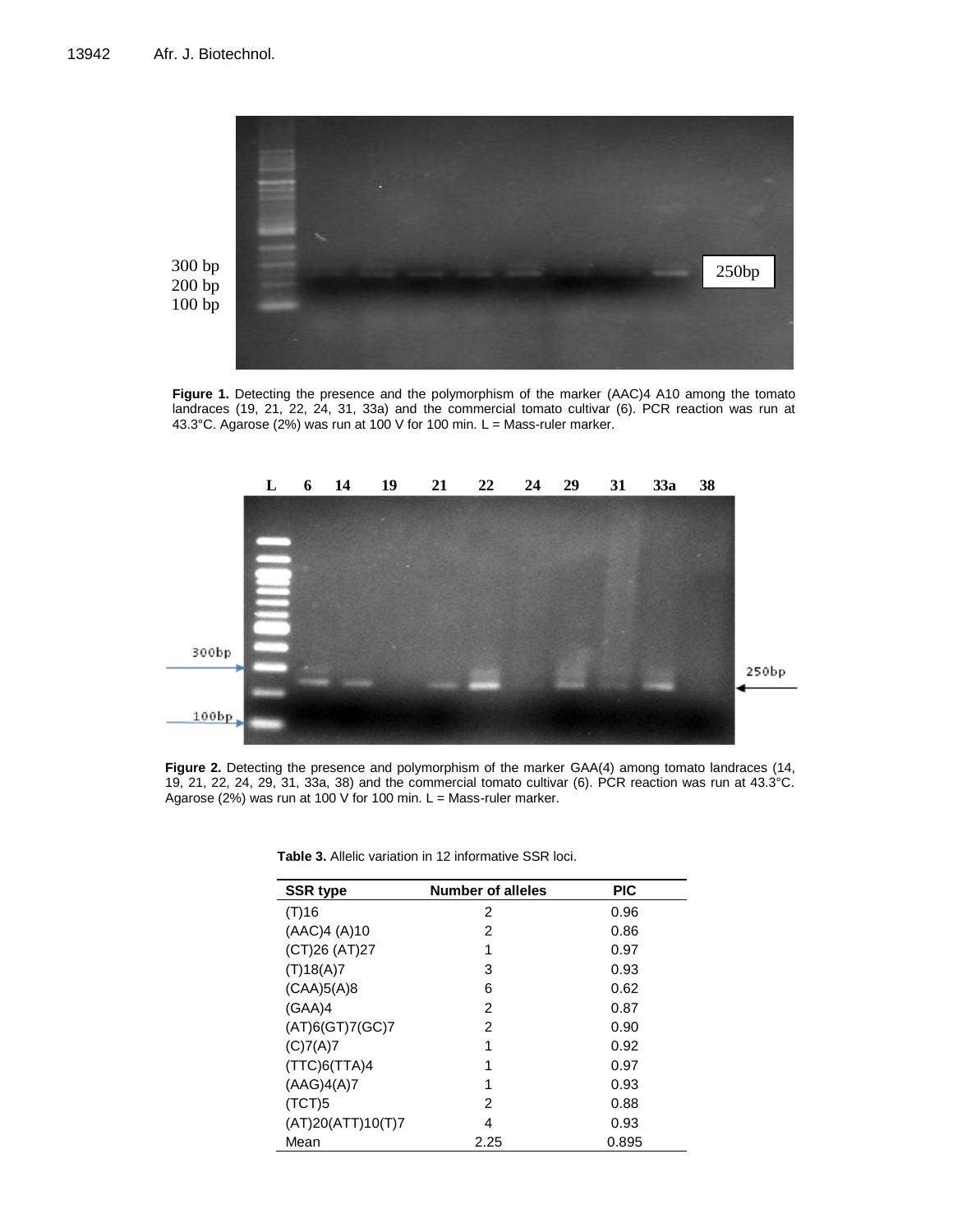|    | 6    | 14   | 19   | 21   | 22   | 24   | 29   | 31   | 33   | 38   |
|----|------|------|------|------|------|------|------|------|------|------|
| 6  | 1.00 |      |      |      |      |      |      |      |      |      |
| 14 | 0.44 | 1.00 |      |      |      |      |      |      |      |      |
| 19 | 0.13 | 0.00 | 1.00 |      |      |      |      |      |      |      |
| 21 | 0.53 | 0.64 | 0.07 | 1.00 |      |      |      |      |      |      |
| 22 | 0.71 | 0.36 | 0.10 | 0.50 | 1.00 |      |      |      |      |      |
| 24 | 0.41 | 0.38 | 0.25 | 0.40 | 0.40 | 1.00 |      |      |      |      |
| 29 | 0.75 | 0.38 | 0.11 | 0.45 | 0.86 | 0.42 | 1.00 |      |      |      |
| 31 | 0.45 | 0.30 | 0.06 | 0.32 | 0.57 | 0.41 | 0.52 | 1.00 |      |      |
| 33 | 0.67 | 0.33 | 0.14 | 0.35 | 0.70 | 0.57 | 0.74 | 0.67 | 1.00 |      |
| 38 | 0.05 | 0.07 | 0.00 | 0.12 | 0.18 | 0.08 | 0.09 | 0.22 | 0.11 | 1.00 |

**Table 4.** Average genetic similarity calculated as Jaccard coefficient for tomato landraces and commercial cultivar based on 27 SSRs alleles.



**Figure 3.** UPGMA dendrogram following Jaccard similarity coefficient of tomato landraces and commercial cultivars based on 27 SSRs alleles. Dotted line refers to the average of genetic similarity coefficient (0.56).

Tomato is one of these organisms, which is the mandate of the SGN. Huge data are being streamed into the tomato database; tomato is the centerpiece for genetic and molecular research of the Solanaceae, which is attributed in part to inherent features of the species, including diploidy, modestly sized genome (950 Mb), tolerance of inbreeding, amenability to genetic transformation, and the availability of well-characterized genetic resources (SGN, 2009).

Tomato chromosomes, like those of other species in the Solanaceae family, are composed of centromeric heterochromatin with more distal euchromatic regions. The centromeric heterochromatic regions of tomato constitute about 77% of the chromosomal DNA and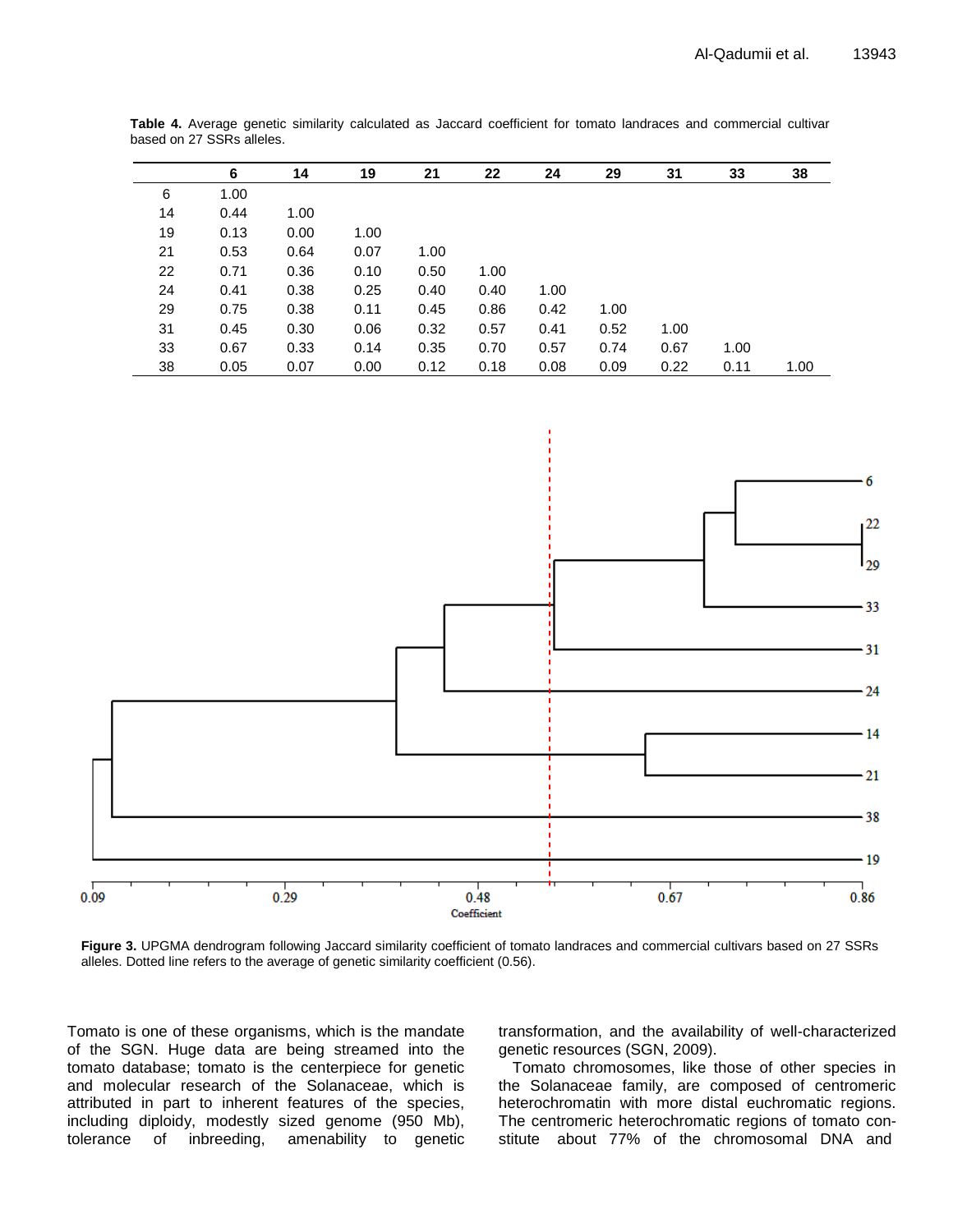based on deletion studies, contain few genes (Paterson et al., 1996). However, in our random selection of the BAC clones, they all contained putative genes and several EST sequences. This is likely to be the case as the SGN selected the BAC clones for sequencing, first using available DNA molecular markers mapped on developed recombination genetic maps, and it is well documented that genetic maps cannot map the centromeres for any species. This means that the selected BACs by SGN (SGN, 2009) should map to the euchromatin areas of tomato chromosomes. If 7 kb/gene is characteristic of euchromatin, which constitutes 23% of the tomato genome (Paterson et al, 1996), then the euchromatic portions of the tomato chromosomes should contain about 31,000 genes [(950,000 kb/7 kb) x 0.23)], which is remarkably similar to the 35,000 genes estimated for the entire genome, and hence sequencing the euchromatic regions of the tomato genome would reveal the majority of these genes (Van der Hooven et al., 2002). Therefore, our selected SSR potentials would be highly valuable to breeding studies as they represent at least a portion of these 31,000 genes of tomato.

In addition, as available BAC sequences would probably map to euchromatin regions and, therefore, rich in active genes, the development of SSR markers *in silico*  offers an unprecedented opportunity in recombination genetics. Analysis of polymorphism followed by PIC calculations for several SSR along each BAC clone or contig of group of BAC clones, would certainly, offer a revolutionary nano insights. This would represent an indirect molecular scope to investigate recombination frequencies along tiny stretches of tomato chromosomes. In turn, such data would deliver hotspots and correlated sequence stability factors. Such measures would benefit both molecular researchers and breeders concerned with desired traits finely mapped to similar tiny pins.

The PCR conditions were optimized for each primer pair, which would be very laborious when screening batches of putative SSR sequences. This was achieved by first testing different cycling conditions and then by varying the amount of DNA template, the concentration of primer, the use of different annealing temperature for optimum band detection and to detect informative bands in each primer with maximum polymorphism. Future investigation of scaled up nature would preferably involve some mechanization level to handle the sequential procedure. This requires an advanced genomic facility hosting semi automated and fully automated robotics for liquid handling and genotyping steps.

As several of our developed SSR markers were mapped to informative sequences, they are called EST-SSR putatives. The set of EST-SSR markers would be informative for phylogenetics analysis and genetic mapping. Moreover, since EST-SSRs lie within expressed sequence, they have the potential to serve as perfect markers for genes determining variation in phenotype. *In silico* analysis of the limited quantity which

is publicly available has enabled the development of a set of functional SSR markers. Because these sequences are derived from the expressed portion of the genome, they are relevant for assaying functional diversity in populations or germplasm collections. The properties of the 17 SSR loci identified here were classified on the basis of repeat motif and the number of repeat units, and dinucleotide and trinucleotide were the most frequent (40%) for each and for mononucleotide, it was 20%. The most frequent motifs were AT and GA, followed by AC, GA was less frequent and the least were A and C as mononucleotides.

An analysis of the association between SSR motifs and the rate of polymorphism is important for the development of effective SSR markers (Yonemaru et al., 2009). Mc Couch et al. (2002) reported that AT-rich motifs in rice have a larger number of repeats and longer repeat tracks than other dinucleotide motifs and were associated with high rates of polymorphism. Yonemaru et al. (2009) also reported that the most repetitive SSR motif with a perfect repeat was (TAT) 65. In our study, AT-rich motif was the most repetitive sequence and the longest among our repeats and it also shows informative signs of polymorphism. This contradicts the euchromatin nature of the selected tomato BAC clones, as heterochromatin contain AT-rich sequences. This is not strange as it is important to differentiate between short stretches of AT repeats similar to SSRs and between highly repeated stretches of AT tandem repeats as documented for plant telomeres.

SSR polymorphisms are influenced by slippage mutation rates than repeat length, with SSR evolutionary age being a key factor for SSR diversity (Lai and Sun, 2003). We cannot however, rule out the possibility that insertions and deletions (INDEL) at regions other than the SSR motifs may account for some polymorphisms. AT and AG combinations of base pair motif types either in diand tri- nucleotide configuration are the most abundant type in plants genomes (Cardel et al., 2000).

Previous studies conducted by Poysa et al. (2003), found PIC ranging from 0.09 to 0.67 and 0.98 as recorded by ALAbadi (2007). Tam et al. (2005) reported that the average polymorphism information content was 0.39 in collections of tomato industrial lines. These results are in agreement with that of our study where PIC values ranged from 0.62 to 0.97.

Thiel et al. (2003) have stressed some limitations of the application of SSR markers for diversity studies, emphasizing the possibility of homoplasy (identical allele sizes may not be identical by descent), and pointing out that alleles of different size can be generated by indel events, as well as by variation in the number of SSR repeats. However, the SSR marker-based genetic relationships among the tomato landraces used in this study agrees with those generated by other markers such as RAPD (Qian et al., 2001), AFLP (Suliman et al., 2002) and SSRs (Poysa et al., 2003; Areshchenkova and Ganal,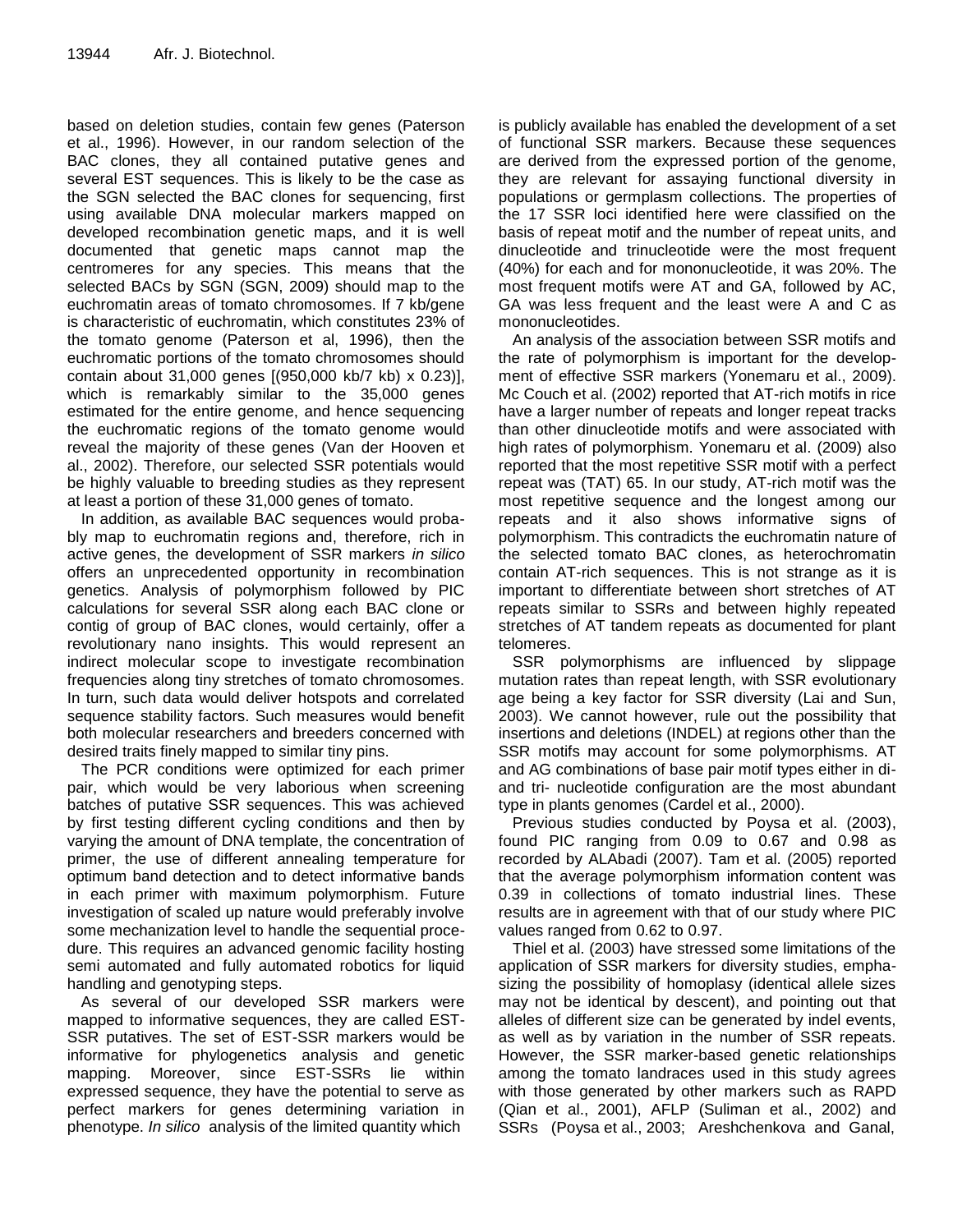2002; Mazzucato et al., 2008; Al-Abadi, 2007). With the exception of SSRs, limited information was obtained due to lack of variability which was ascribed to the selfpollinating nature of modern tomato cultivars combined with their narrow genetic base (Alvarez et al., 2001). A high level of polymorphism (95%) was revealed among 39 tomato landraces (Al-Abadi, 2007), which is almost similar (100%) to that found among tomato (Tam et al., 2005). Previous study conducted by Alvarez et al. (2001), found that polymorphism percentage (94%) in tomato was recorded. Accordingly, the results of the current study are in agreement with previous results and reveal that the variation among tomato landraces is attributable to genetic causes.

## **Conclusion**

Map-referenced BAC clone is a very effective means of targeting SSR markers and *in silico* analysis of publicly available DNA sequence is an easy and very important means. We developed 17 SSR markers and they were tested on one tomato commercial cultivar and eight local landraces showed 100% polymorphic patterns. The SSRs motif CT(26) AT(27) and TTC(6) TTA(4) had the highest PIC value (0.97). Some of our SSR markers developed are related to some genes such as T(16) motif which is related to hydroxyproline-rich glycoprotein, a family protein from *A. thaliana*. On the other hand, some tri-nucleotide SSR repeats are coding for proteins such as AAC(4)A(11) motif which is putative homologous protein to A7Q2S4 from *V. vinifera.*

## **ACKNOWLEDGEMENT**

We are grateful to the National Center for Agricultural Research and Extension (NCARE) for providing the tomato landraces seeds.

### **REFERENCES**

- Al-Abadi B (2007). Genetic variations among Jordanian tomato landraces using simple sequence repeat (SSR) and performance of their seedling to salinity stress. MSc. Thesis. Faculty of Graduate Studies. Jordan University of Science and Technology. Irbid-Jordan
- Alvarez AE, van de Wie CCM, Smulders MJM, Vosman B (2001). Use of microsatellites to evaluate genetic diversity and species relationships in the genus *Lycopersicon*. Theor. Appl. Genet. 103: 1283-1292.
- Anderson JA, Churchill GA, Autrique JE, Tanksley SD, Sorrells ME (1993). Optimizing parental selection for genetic linkage maps. Genome. 36:181-186.
- Areshchenkova T, Ganal MW (2002). Comparative analysis of polymorphism and chromosomal location of tomato microsatellite markers isolated from different sources. Theor. Appl. Genet. 104:229- 235.
- Cardel L, Ramsay L, Milbourne D, Macaulay M, Marshall D, Wangh R (2000). Computational and experimental characterization of physically clustered simple sequence repeats in plants. Genetics. 156:847-854.
- Edwards KJ, Barker JHA, Daly AC, Jones, Karp A (1996). Microsatellite

libraries enriched for several microsatellite sequences in plants. Biotechniques 20:758-760

- [FAO] (2008) [<http://faostat.fao.org>](http://faostat.fao.org/).
- Jaccard P (1908). Nouvelles reserches sur la distribution florale. Bull. Soc. Vaud. Sci. Nat. 44: 223-270
- Lai Y, Sun F (2003). The relationship between microsatellite slippage mutation rate and the number of repeat units. Mol. Biol. Evol. 20:2123-2131.
- Mazzucato A, Papa R, Bitocchi E, Mosconi P, Nanni L, Negri V, Picarella ME, Siligato F, Soressi G P, Tiranti B, Veronesi F (2008). Genetic Diversity, Structure and Market- Trait Association in a Collection of Italian Tomato *(Solanum lycopersicum L.)* Landraces. Theor. Appl. Genet. 5:657-669.
- Mc Couch SR, Teytelman L, Xu Y (2002). Development and mapping of 2240 new SSR markers for rice (*Oryza sativa L*.). DNA Res. 9:199- 207.
- Ostrander EA, Jong PM, Rine J, Duyk G (1992). Construction of smallinsert genomic libraries highly enriched for microsatellite repeat sequences. Proc. Natl. Acad. Sci. USA. 89:3419-3423.
- Paterson AH, Lan TH, Reischmann KP, Chang C, Lin YR , Liu SC , Burow MD, Kowalski SP , Katsar CS , DeMonte (1996). Toward a unified genetic map of higher plants, transcending the monocot-dicot divergence. Nat. Genet. 14:380-382.
- Poysa V, He C, Yu K (2003). Development and characterization of simple repeat (SSR) markers and their use in determining relationships among *Lycopersicon esculentum* cultivars. . Theor. Appl. Genet. 106: 363-373.
- Qian W, Ge S, Houng DY ( 2001). Genetic variation within and among populations of a wild rice *Oryza granulata* from China detected by RAPD and ISSR markers. Theor. Appl. Genet. 102:440-449.
- Rafalski JA, Vogel JM, Morgante M, Powell W, Andre C, Tingey SV (1996). Generating and using DNA markers in plants. In: B. Birren and E. Lai, Editors, Non-mammalian Genomic Analysis. A Practical Guide, Academic Press, New York, pp. 75-134.
- Rohlf FJ (1998). NTSYS-pc Numerical Taxonomy and Multivariate Analysis System version 2.02 User Guide.
- Saghai-maroof SMA, Jorgensen KM, Allard RW (1984). Ribosomal DNA spacer- length polymorphisms in barley; Mendelian inheritance, chromosomal location, and population dynamics. Proc. Natl. Acad. Sci. 81:8014-8018.
- SGN (2009) .Solanaceae Genomic Network. <http://sgn.cornell.edu>.
- Śmiech M, Rusinowski Z, Malepszy S, Niemirowicz-Szczytt K (2000). New RAPD markers of tomato spotted wilt virus (TSWV) resistance in *Lycopersicon esculentum.* [Acta Physiol. Plant.](http://www.ingentaconnect.com/content/klu/11738;jsessionid=11rhd6d1fjb9m.victoria) 22(3): 299-303.
- Sneath PHA, Sokal RR (1973). Numerical Taxonomy, WH Freeman, San Francisco. 573 pp.
- Song QJ, Marek LF, Shoemaker RC, Lark KG, Concibido VC, Delannay X, Specht JE, and Cregan PB (2004). A new integrated genetic linkage map of the soybean. Theor. Appl. Genet. 109:122-128.
- Stevens MR, Lamb EM, Rhoads DD (1995). Mapping the *Sw.5* locus for tomato spotted wilt virus resistance in tomatoes using RAPD and RFLP analyse. Theor. Appl. Genet. 90:451 456.
- Suliman-Pollatschek S, Kashkush K, Shats H, Hille J, Lavi U (2002). Generation and mapping of AFLP, SSRs and SNPs in *Lycopersicon esculentum*. Cell Mol. Biol. Lett. 7:583-579.
- Tam SM, Vogelaar CM, Kerkveld M, Pearce SR, and Grandbastien M (2005). Comparative analyses of genetic diversities within tomato and pepper collections detected by retrotransposon-based SSAP, AFLP and SSR. Theor. Appl. Genet. 110:819-831.
- Tautz D (1989). Hypervariability of simple sequences as a general source for polymorphic DNA markers. Nucleic Acids Res. 17:6463- 6471.
- Temnykh S, DeClerck G, Lukashova A, Lipovich L, Cartinhour S, McCouch S (2001). Computational and experimental analysis of microsatellites in rice (*Oryza sativa* L.) Frequency, length variation, transposon associations, and genetic marker potential. Genome. Res. 11: 1441-1452.
- Thiel TW, Michalek RK,Varshney (2003). Exploiting EST databases for the development and characterization of gene-derived SSR-markers in barley (*Hordeum vulgare* L.). Theor. Appl. Genet. 106:411-422.
- Van der Hooven R, Ronning C, Giovannoni J, Martin G, Tanksley S (2002). Deductions about the Number, Organization, and Evolution of